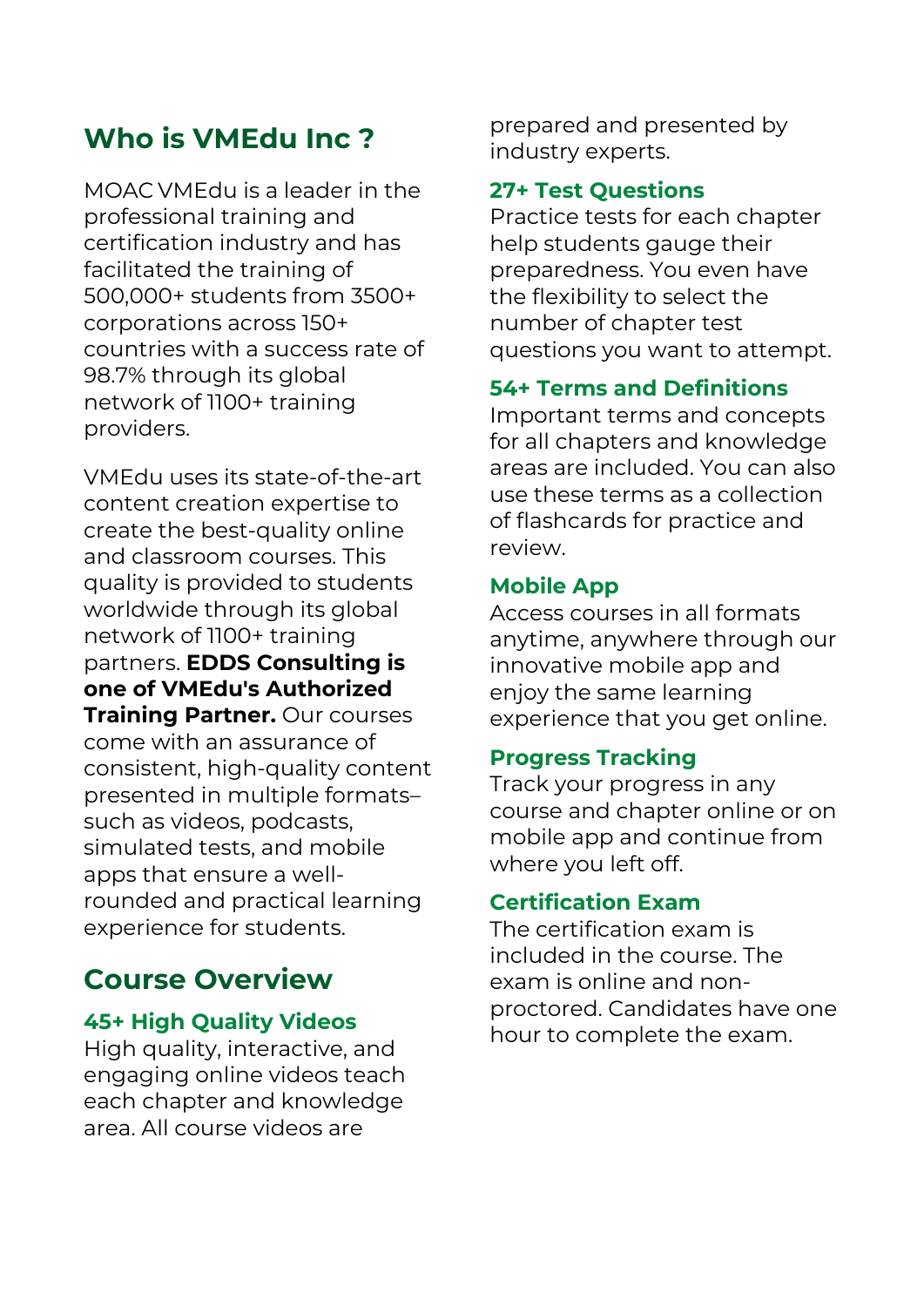## **Detailed Course Contents**

#### **1. INTRODUCTION**

- 1.1. Overview of Negotiation
- 1.2. Why Use Negotiation?
- 1.3. Purpose of the *NBOKTM Guide*
- 14 Certification Schema
- 1.5. Framework of the *NBOKTM Guide*
	- 1.5.1. How to Use the *NBOKTM Guide*
	- 1.5.2. Negotiation Aspects
	- 1.5.3. Negotiation Processes

### **2. ASPECTS OF NEGOTIATION**

- 
- 2.1. Justification 2.1.1. Why Negotiate?
	- 2.1.2. Benefits of **Negotiation**
- 2.2. Distributive vs. Integrative
	- 2.2.1. Distributive Negotiation (Win-Lose)
	- 2.2.2. Integrative (Win-Win)
	- 2.2.3. Differences between Distributive and Integrative Negotiation
- 2.3. Customization
	- 2.3.1. Multi-phase Negotiation
	- 2.3.2. Multi-party Negotiation
- 2.4. Non-linear Process
- with Uncertain Outcomes
- 2.5. Human Relations Issues in Negotiation
- 2.5.1. Negotiation Styles
- 2.5.2. Perception and **Cognition**
- 2.5.3. Communication in **Negotiation**
- 2.6. Organization for Negotiation
	- 2.6.1. Negotiation for self or through agents
	- 2.6.2. Authority of person negotiating
- 27 Fthics